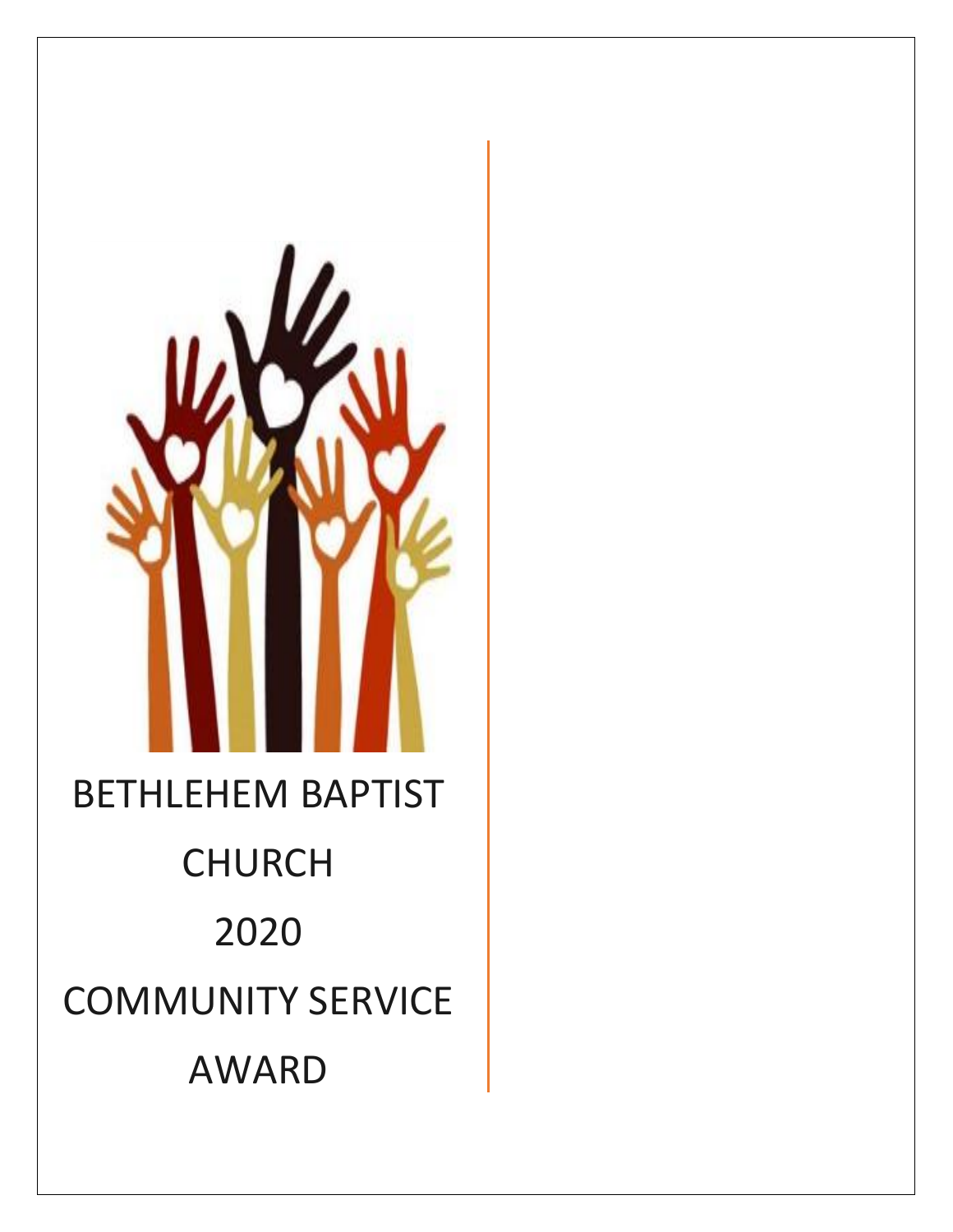

### **Bethlehem Baptist Church Community Service Award**

Bethlehem Baptist Church 712 Penllyn Pike, Spring House, PA Rev. Charles W. Quann, pastor

#### **Award:**

Supported with contributions from Bethlehem Baptist Church (Spring House, PA) and its Education & Scholarship Ministry to recognize stellar achievement by an area high school senior, identified by his/her guidance counselor, who has *combined exemplary community involvement/ service to the greater Montgomery County area with academic achievement.*

Nominations will be forwarded to the Education & Scholarship Ministry of Bethlehem Baptist Church, Spring House, PA and reviewed by a committee, made up of representatives from the ministry.

# **Renewable:** No

**Who's Eligible:** 2020 graduating seniors from Norristown and Wissahickon high schools

#### **Process:**

- a. School official recommends 2-3 candidates.
- b. Candidates complete and submit application and essay by April 30<sup>th</sup>, 2020.
- c. Candidates attend interview conducted by a review committee the week of May 4th, 2020.
- d. Award recipient notified by May 11th, 2020.
- e. Recipient presented with award at Student Recognition Brunch held on June 13<sup>th</sup>, 2020 at Talamore Country Club, Ambler, PA

#### **Key Criteria:**

- f. Must display exemplary **community involvement & service to Montgomery county and a commitment to academics.**
	- i. Have a minimum cumulative grade point average (GPA) of 3.4 on a 4.0 scale for 11<sup>th</sup> -12<sup>th</sup> grades to date.

#### **Scholarship Amount: \$500**

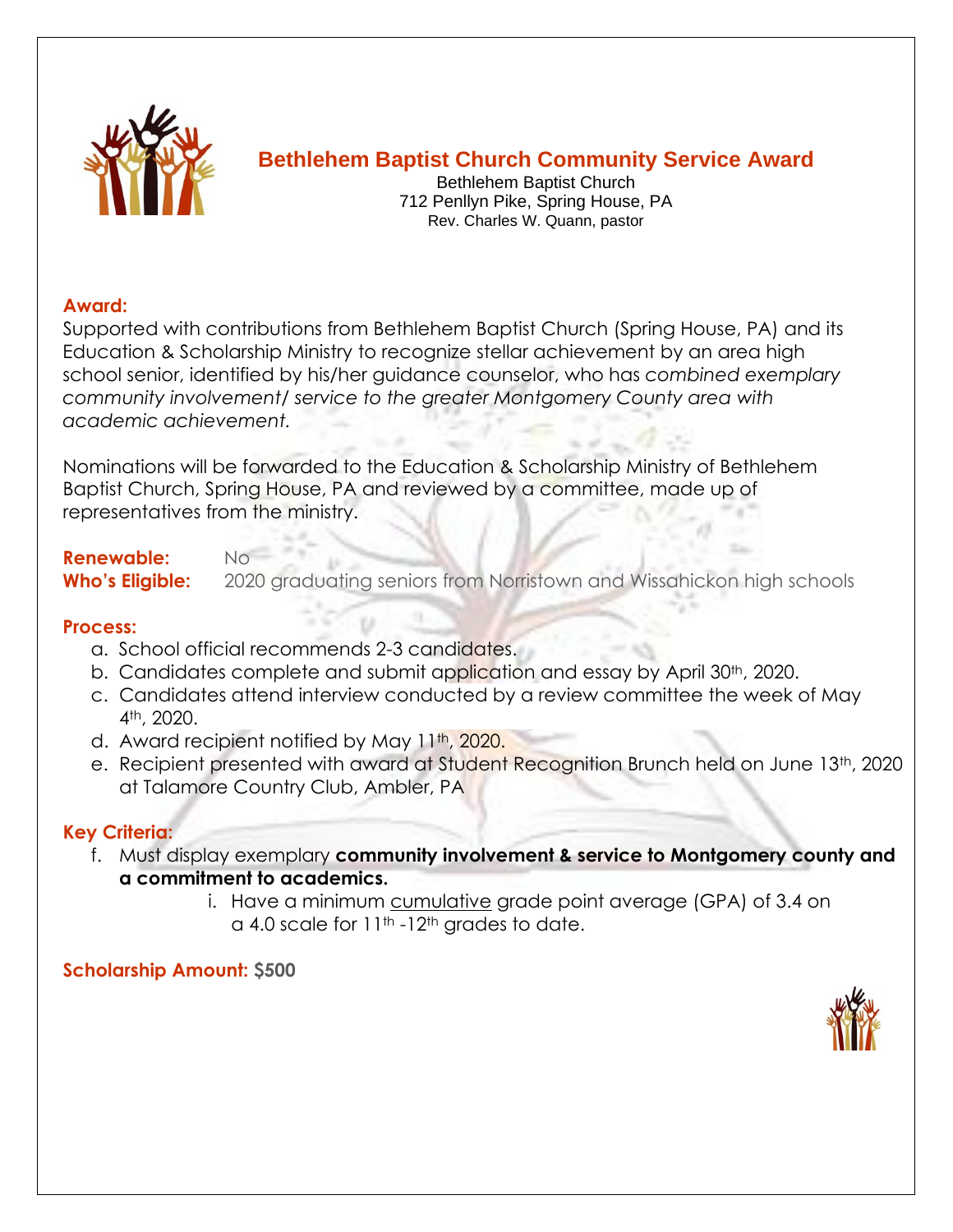A. Nominees must submit an application, including transcripts, essay and proof of college acceptance in **pdf**, by **April 30th, 2020** to:

#### **Bethlehem Baptist Church Attn: Education & Scholarship Ministry 712 Penllyn Pike Spring House, PA 19477** or **bbenson@bbc4christ.org.**

B. Applicants will be rated on a 'weighted' scale for community service, academics, an essay and an interview.

#### EXAMPLE:

|                   | Weight (%) | Rating | Score |
|-------------------|------------|--------|-------|
| Community Service |            |        | 3.60  |
| <b>Academics</b>  | 30         |        | 2.40  |
| Essay             | 20         |        | .40   |
| Interview         |            |        | l.OO  |
|                   |            | OTAI   | 8.40  |

Rating (10) Excellent, (8) Good, (5) Average, (3) Fair, (1) Lacking, insufficient

C. Awards are presented at June 13<sup>th</sup> Student Recognition Brunch held at Talamore Country Club (Ambler, PA)

*Note that all submittals are considered confidential and privileged to the review committee of the Education and Scholarship Ministry of Bethlehem Baptist Church and will handled as such*

*.*

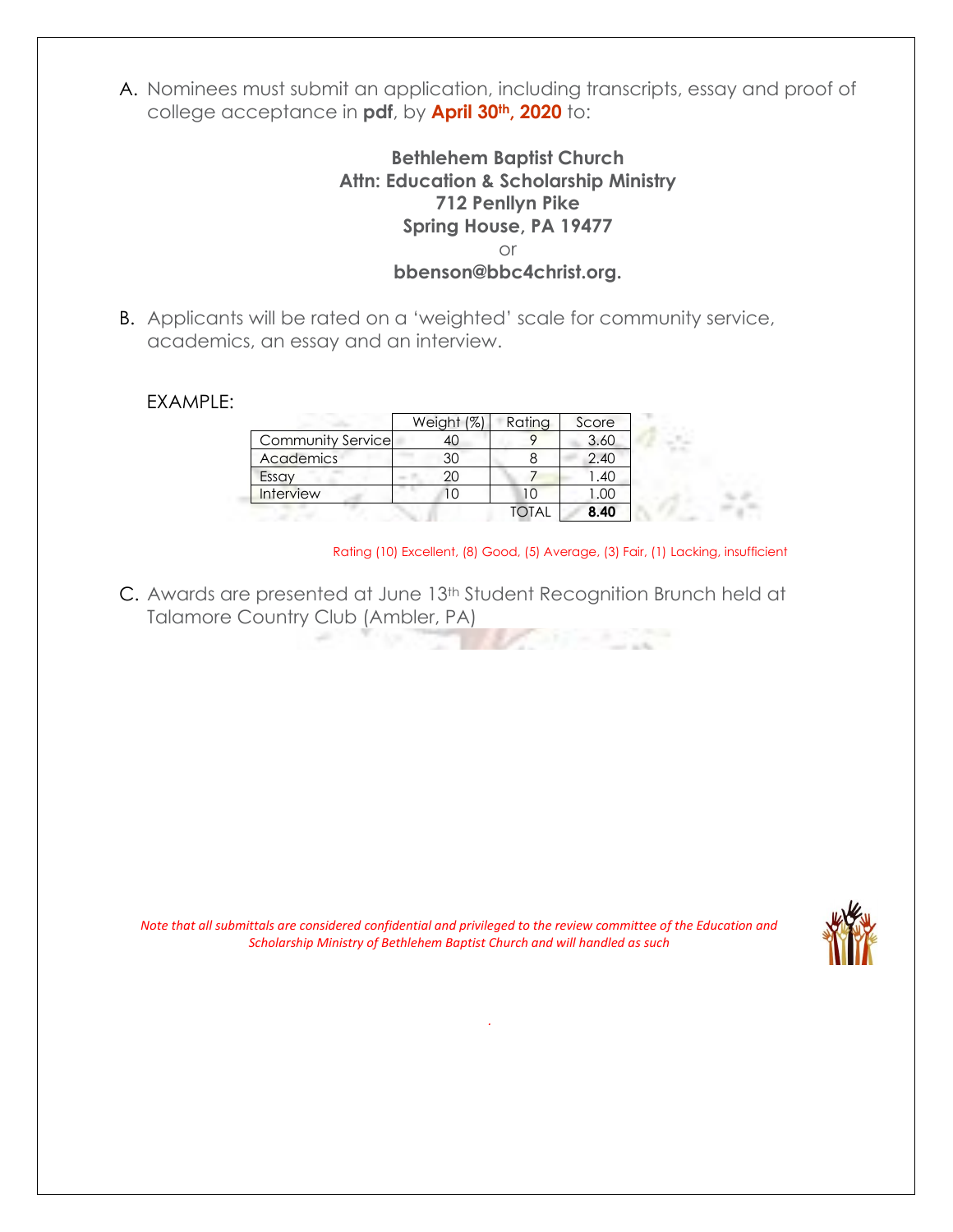

## **Bethlehem Baptist Church Community Service Award**

Bethlehem Baptist Church, Spring House, PA

 $\Box$  where  $\Box$  as  $\Box$  and  $\Box$  $\mathcal{L}=\mathcal{A}$  , where  $\mathcal{L}=\mathcal{L}$ 

- A. Name:
- B. Address:
- C. Phone:
- D. Email Address:
- E. High School:
- F. GPA:
- G. *Attach transcript of 11th - 12th grades*
- H. **Attach a letter of acceptance to college**
- I. *List* **community service activities.** Highlight all leadership responsibilities.



#### J. **Attach essay** (300-words or less) Share how you've been involved with service to your community and what impact did your service make**.**

*Community service essays can vary widely depending on specific requirements listed in the application, but, in general, they describe the work you did, why you found the work important, and how it benefited people around you.*